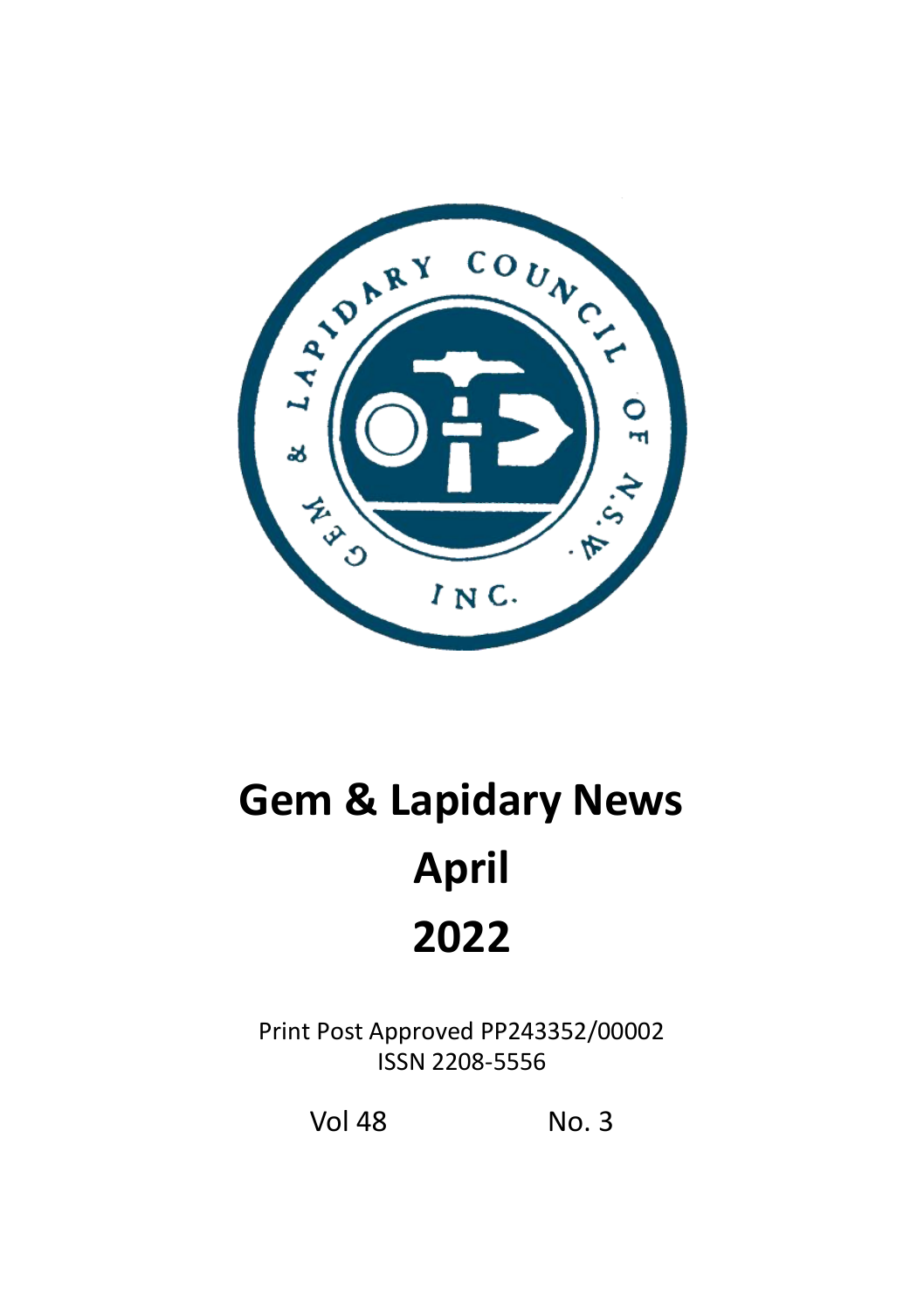**Gem & Lapidary News** is the official publication of the Gem and Lapidary Council of NSW Inc, PO Box 188 Orange 2800. The executive and workforce of the Council are entirely composed of delegates from member Clubs. Council is NOT an autonomous body. The Gem & Lapidary Council is a member of AFLACA (Australian Federation of Lapidary and Allied Crafts Association). **Life Councillors:** Joan Ball (dec), Ron Beattie, Arthur Roffey (dec), Frank Hall (dec), Dot Caladine (dec), Maurya Hutton (dec), Marie Jenkins (dec), Dick Moppett (dec) & Bob Wright (dec).

#### **EXECUTIVE**

| President                               | Barbara Try O.A.M. (Northern Districts) 0417 676435                             |
|-----------------------------------------|---------------------------------------------------------------------------------|
| Senior Vice President<br>Vice president | Colin Wright (AFG)<br>Tony Try (Central Coast)                                  |
| Secretary                               | Kathy Selwood (Orange) 6362 7917<br>secretary@gemlapidarycouncilnsw.org.au      |
| <b>Minutes Secretary</b>                | Mick Lane (Blue Mountains)                                                      |
| Treasurer                               | Bob McLean (Port Hacking)                                                       |
| <b>Assistant Treasurer</b>              | Tony Offord (Port Hacking)                                                      |
| Committee:                              | Sue O'Neil (Goulburn)<br>Joe O'Neil (Goulburn)<br>Marcia Hill (Western Suburbs) |

#### **APPOINTMENTS**

| <b>Public Officer</b>       | Tony Offord                                                                   |
|-----------------------------|-------------------------------------------------------------------------------|
| Auditor                     | Colin Russell                                                                 |
| Editor                      | Vacant<br>editor@gemlapidarycouncilnsw.org.au                                 |
| Webmaster                   | Alex Maitland (Temporary Webmaster)<br>webmaster@gemlapidarycouncilnsw.org.au |
| <b>Equipment Officer</b>    | Mick Lane                                                                     |
| <b>G&amp;L News Mailman</b> | Sue O'Neil                                                                    |
| <b>Education Officer</b>    | Vacant                                                                        |
| <b>GEMBOREE Coordinator</b> | 2022-Tony Offord                                                              |
| <b>GEMKHANA Coordinator</b> | Bob McLean with Tony Offord                                                   |
| <b>AFLACA delegates</b>     | Barbara Try (voting) and Tony Try (non-voting)                                |
| AFLACA J&R delegates        | Barbara Try (voting) and Colin Wright (non-voting)                            |

#### **COUNCIL MEETINGS**

#### **Visitors welcome to attend**

EXECUTIVE meet monthly, fourth Wednesday of the month, 1pm, at Clubrooms, Parramatta-Holroyd Lapidary Club, 73 Fullager Rd, Wentworthville, NSW **NEXT COUNCIL MEETING: April 19 at Mudgee** 

| <b>Vol. 48</b> | No. 3 |  |
|----------------|-------|--|
|----------------|-------|--|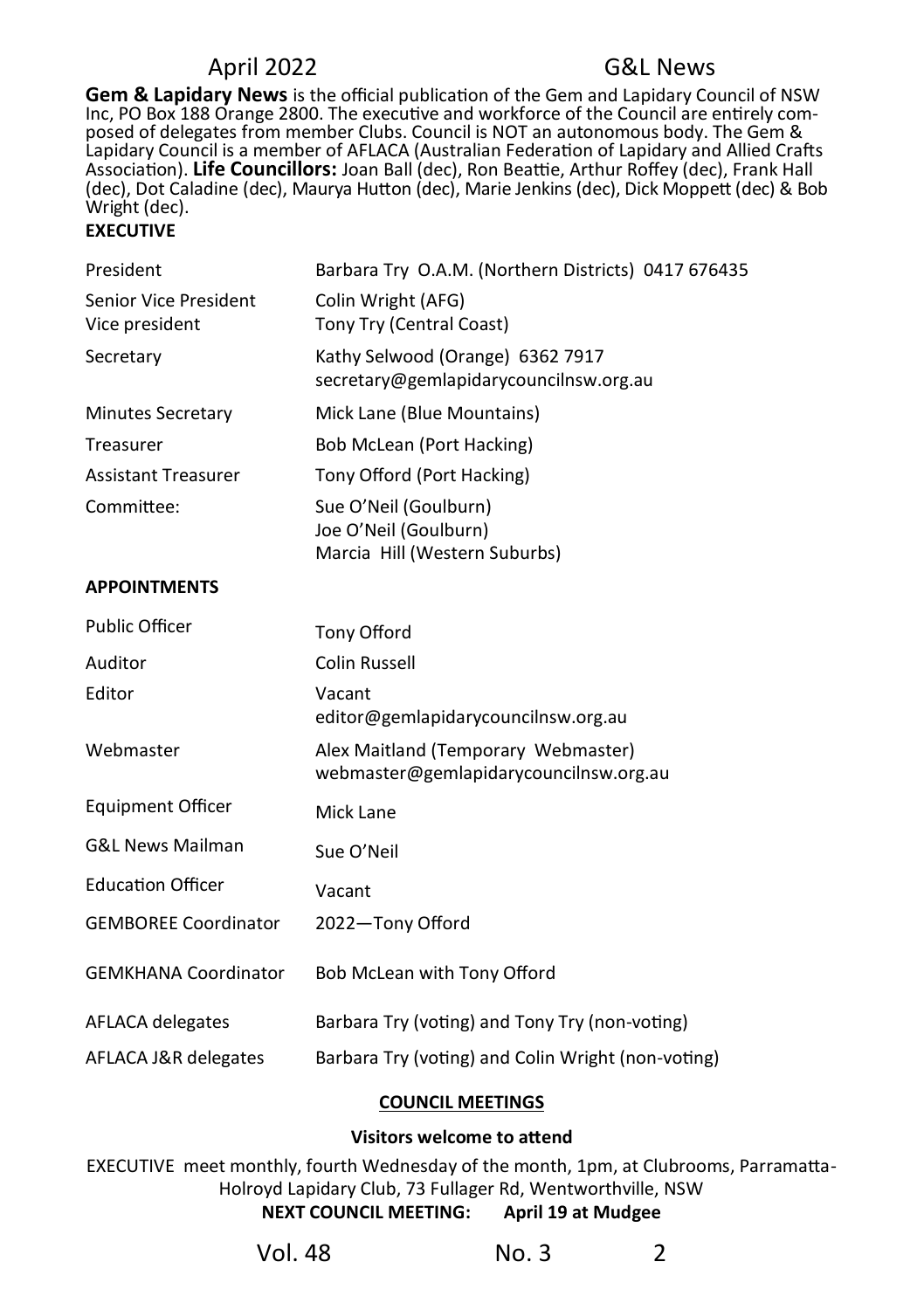## editor's notes

# Does anyone know of a person who would be interested in being the editor for this newsletter? If you do please contact Barbara Try on 0417676435*.*

## ADDRESSES

**for the Gem & Lapidary Council NSW**

**Website** : http://gemlapidarycouncilnsw.org.au / The website has links to the **secretary, editor & webmaster**

#### **Online edition of the newsletter is in colour.**

**Post** : Gem & Lapidary Council NSW, PO Box 188, Orange NSW, 2800 **Meeting rooms:** Parramatta-Holroyd Lapidary Club, 73 Fullagar Rd, Wentworthville, NSW

## Deadlines**:**

Third Wednesday of the month—a few days grace is allowed.

ContaCt the G&L editor to inCLude your CLub's news

**editor@gemlapidarycouncilnsw.org.au**

#### ADVERTISING RATES

#### **per** *G&L News* **edition**

(NB: printed in black & white)

Full page - \$40 1/2 page - \$25 1/3 page - \$20

Please send payment with advertising booking and copy

**Disclaimer:** 

**Opinions expressed are those of the original authors and do not necessarily reflect those of the Editor, Gem & Lapidary Council, or its members. Persons acting on any opinion, advice, fact or advertisement published in this issue does so at their own risk.**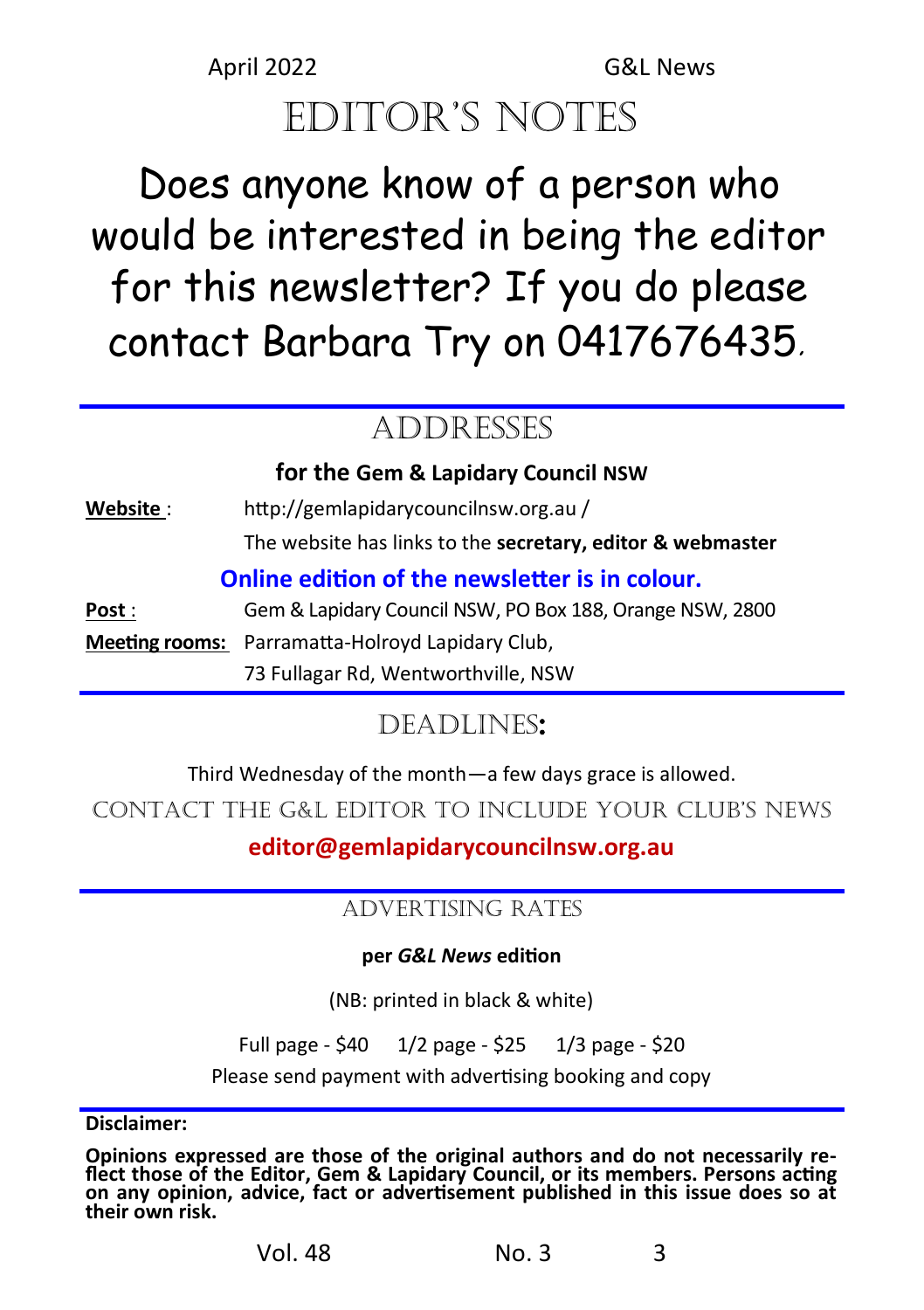| April 2022                                                      | <b>G&amp;L News</b> |  |
|-----------------------------------------------------------------|---------------------|--|
| <b>Contents</b>                                                 | Page(s)             |  |
| G & L Council Information                                       | $\overline{2}$      |  |
| Editor's Notes and Council contact information.                 | 3                   |  |
| Message from the President                                      | 4                   |  |
| <b>Committee Meeting Minutes</b>                                | 5, 6,               |  |
| <b>GEMBOREE 2022 Information</b>                                | 7                   |  |
| <b>Beautiful Agates</b>                                         | 8                   |  |
| Article on "How your Stones / Entries are Prepared for Judging" | 9 & 10              |  |
| "X" is for Xanthite by Tony Try                                 | 10                  |  |
| Events                                                          | 12                  |  |



#### **Message from the President**

As this newsletter goes to print we are in the final weeks before the GEMBOREE. The Gem & Lapidary Committee have been working tirelessly to ensure we have a successful event.

At this moment we have two bus trips planned and two field trips organised, with one still in the pipeline.

The trophies for this event are all one of a kind and hand made. I look forward to having them awarded to the appropriate winners on the presentation night.

We are all hoping the "Weather Gods" will be good to us and this terrible weather we have had will vanish and a beautifully fine Easter break will be enjoyed by all.

Barbara J Try O.A.M.

President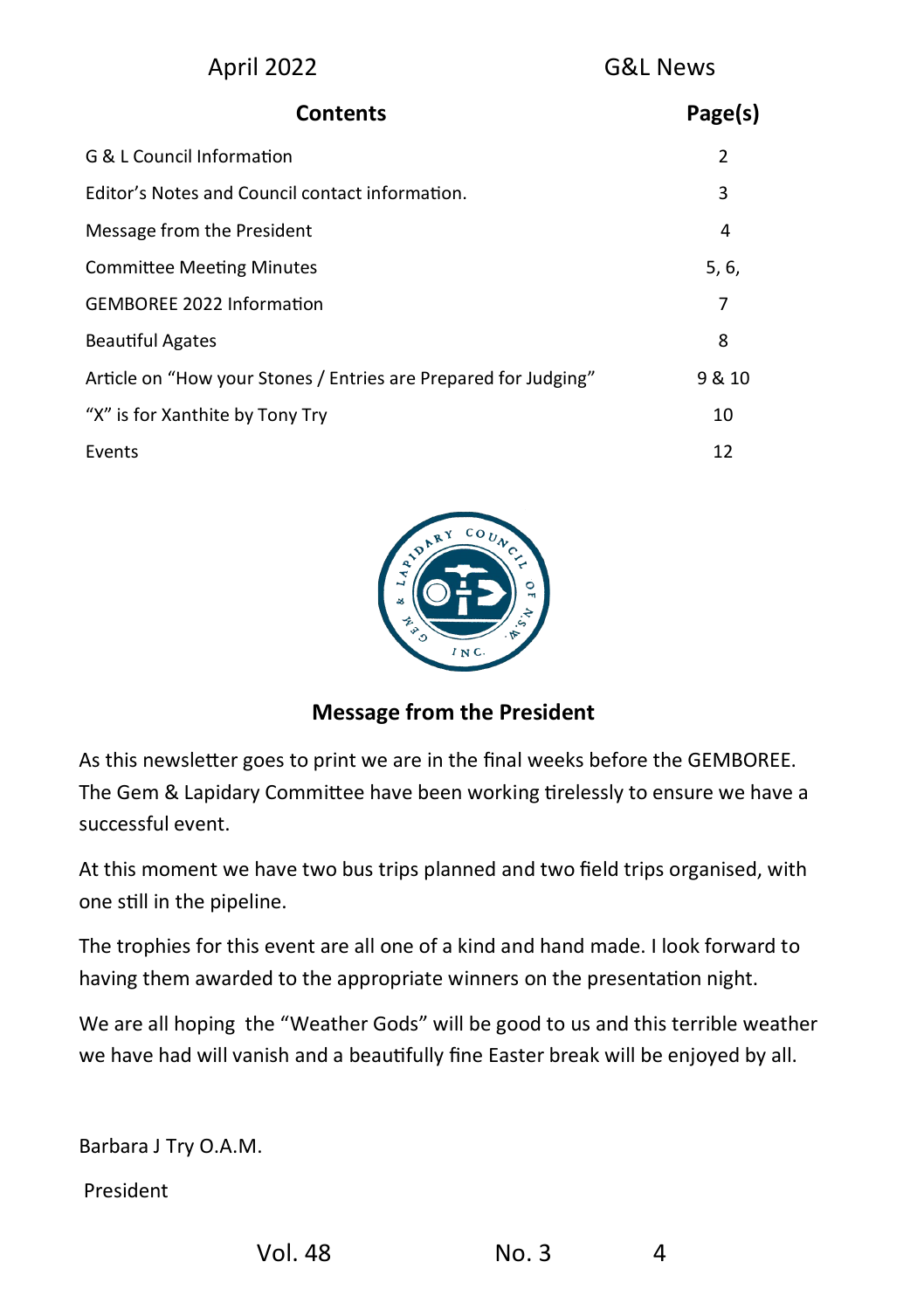#### **Minutes of the COMMITTEE MEETING of 23 March 2022**  At Parramatta Holroyd Club

**The meeting** was opened at 1:00pm by President Barbara Try (Northern Districts) who welcomed delegates from the following clubs: Central Coast (Tony Try), Orange (Kathy Selwood) Port Hacking (Bob McLean, Tony Offord) Parramatta/Holroyd (Ray Powell), AFG (Col Wright), Blaxland (Pam & Alec Gardiner), Western Suburbs (Marcia Hill, Ainslie & Shirley Flynn), Goulburn (Sue & Joe O'Neil), Blue Mountains (Mick Lane)

**Apologies**: Illawarra (Joan Zealey), Blue Mountains (Kim Cooke),

**Visitor:** None

**Moved**: Parramatta/Holroyd **Seconded:** Western Suburbs that apologies be accepted.

#### **Minutes of the Previous Meeting: 23 February 2022 with amendments to Treasurers Report date should read 23/03/2022 not 30/12/2021.**

Moved Central Coast, *seconded*, Goulburn that the minutes be accepted.

#### **Business Arising**:

1/ GEMKHANA schedule sent to Victoria

**Moved** AFG **seconded:** Blue Mountains that Business arising from minutes be approved.

**Correspondence**: See attached list.

#### **Business Arising from Correspondence:**

1/ 13 Clubs still not renewed membership – send reminder before membership list goes to AFLACA

**Moved** Goulburn **seconded** Port Hacking, that Inward Correspondence be received, Outward Correspondence be endorsed and business arising be approved. **Correspondence**: See attached list.

#### **J&R Report:**

1/ Letter from Hawkesbury District Agricultural Association – Re judging for their show on Monday 2 May 2022, Judges have not been allocated.

**Webmaster**: No report.

**G&L NEWS Editor:** NEED an Editor

**Education Report:** Bathurst carving class 3 March completed 11 students with 11 good looking turtles

Vol. 48 No. 3 5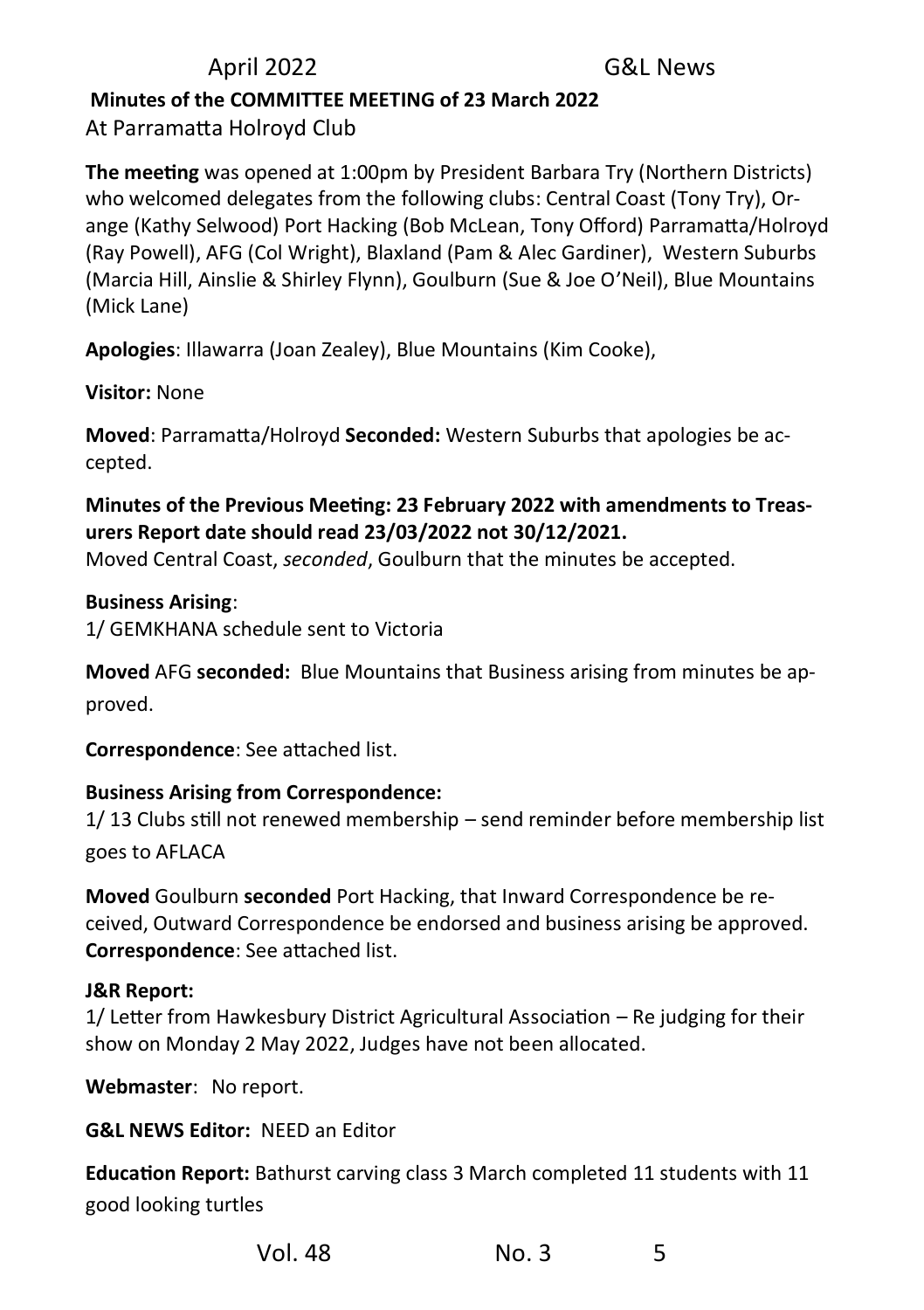**Social Media:** Traders information to be forwarded to Kim **Mail Person:** No bounce backs from emails that were sent out.

#### **GEMKHANA**

**1/** Schedule is out

#### **GEMBOREE**: **Mudgee 2022.**

Event insurance completed \$1798.50 GEMBOREE programme final edition Radio, TV, Macca – Alan McRae budge figure needed Bus trips sorted for Saturday & Sunday Field trips Saturday (2) & Sunday (1) trip leaders to be finalised Trader's numbers still growing Allocation of trading & camping sites done for those who names are in. Food vendors sorted Mayor or General Manager to be booked for opening time Competition trophies engraving for pre event completed Rock Clock donated for raffle Plastic name card holders needed 150 Raffle tickets done Main gate tickets done Masking & yellow tape needed

#### **CAMPING SITES STILL AVAILABLE AT GEMBOREE SITE –we are still taking bookings**

Reports to be accepted moved Parramatta/Holroyd: Seconded: Goulburn

#### **GENERAL BUSINESS:**

1/ AFLACA historian contracted, still no reply

2/2024 competition schedule replies discussed

3/ Discussion about AFLACA meeting at GEMBOREE

4/ Motion put: Current delegate from Hawkesbury Valley Lapidary Club Inc, has not been attending the G & L meetings and under Model rules a letter is to be sent to Hawkesbury Valley Lapidary Club Inc informing them of the situation and would they like to nominate another person. Moved Central Coast seconded Parramatta/ Holroyd. All members were in favour of motion.

5/ SA delegate required at the GEMBOREE for schedule 2024 to be presented for approval.

**General Business:** moved: Blaxland Seconded: AFG

**Meeting closed:** 2.30pm

Vol. 48 No. 3 6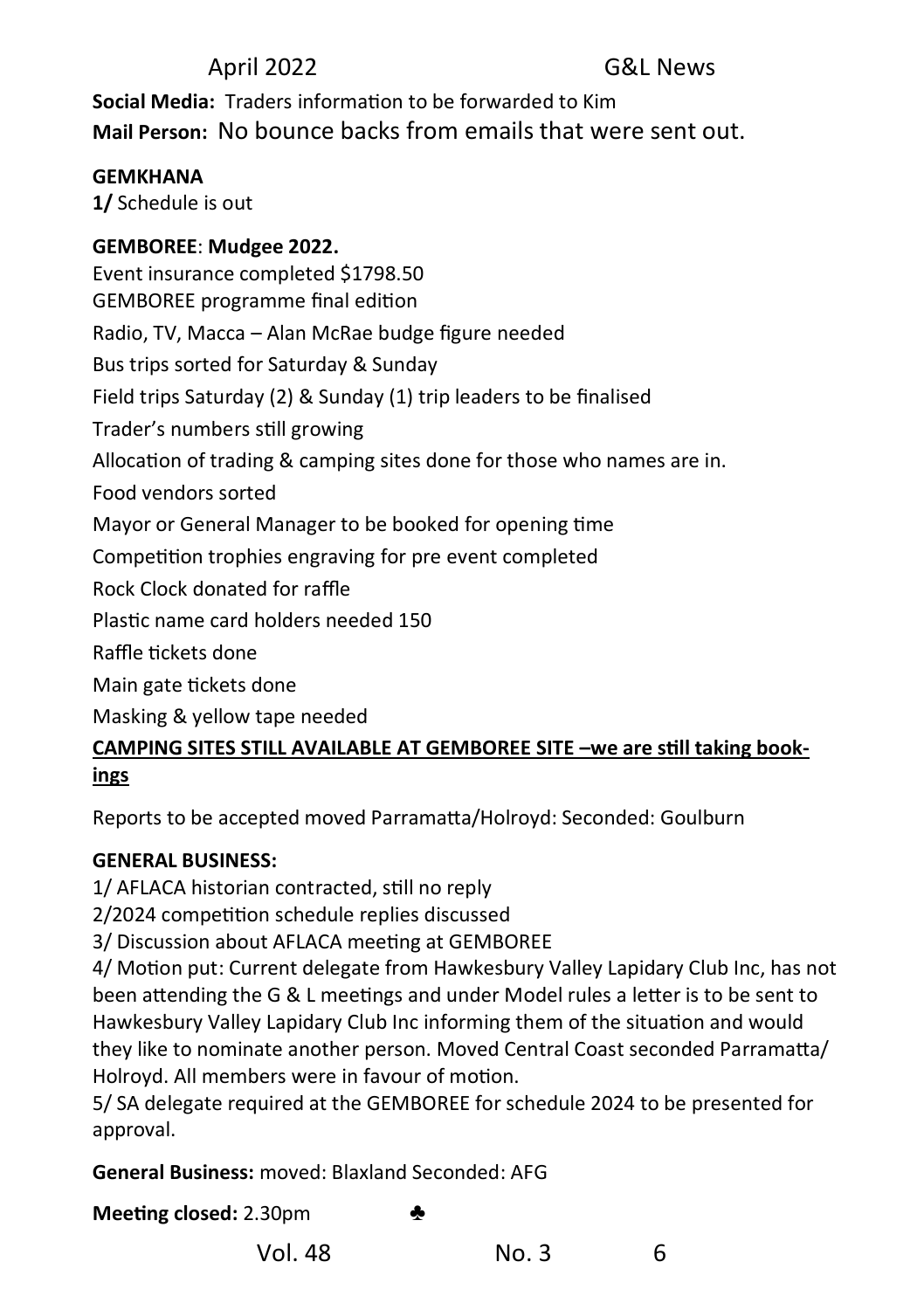

*58th GEMBOREE 2022*

*At Mudgee's Australian Rural Education Centre, 267 Ulan Road, Bombira*

*Easter 15th to 18th April 2022*

## **Camping and Off Site Registrations is still available**

If you still have not complete you registration form for the GEMBOREE it is not too late. The GEMBOREE 2022 Committee would like to advise anyone who would like to book a campsite at AREC foe the GEMBOREE we are still taking bookings. Just complete the form and return it to the GEM-BOREE Registrar, PO Box 117, Corrimal NSW 2518. Forms are available on the AFLACA website.

https://aflaca.org.au/gemboree/

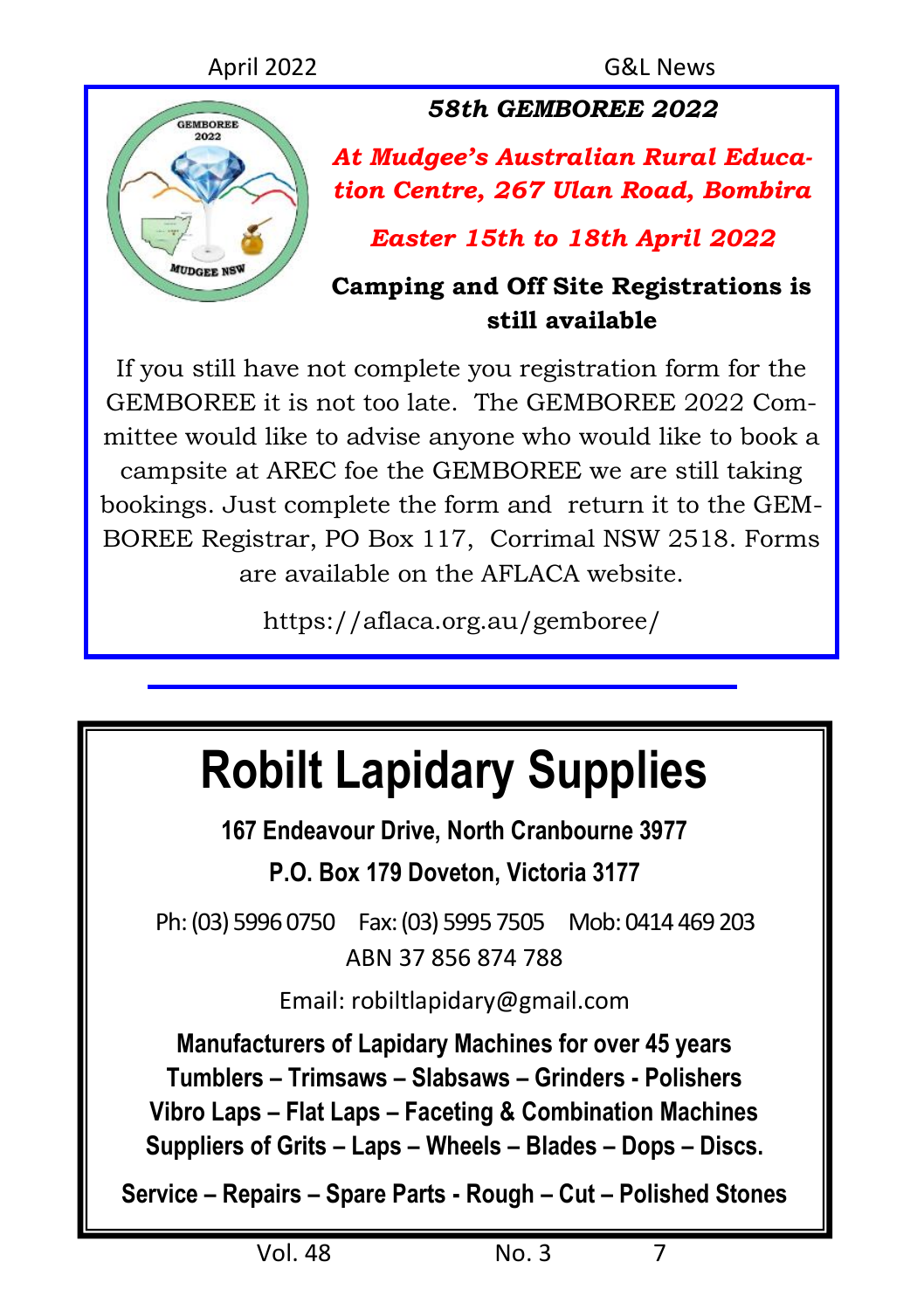## **AGATES**



# **El D**australian lapidary supplies

For 50 years we have been manufacturing and supplying quality base metal Findings and Mountings to Lapidary and Craft enthusiasts.

Shop online for a large range of:

Findings

Chains – Neck chains and Bulk chain

Mountings: Rings, Pendants, Brooches, Bracelets etc.

Snap –TiteTM Settings – Sterling Silver and Gold Filled

Discounted and close-out Specials

#### www.australianlapidarysupplies.com.au

**Phone: 02 95318922 Email: sales@australianlapidarysupplies.com.au**

#### **Discount for Lapidary Clubs and Members**

Simply order online and type in coupon code**: lapidary** at checkout.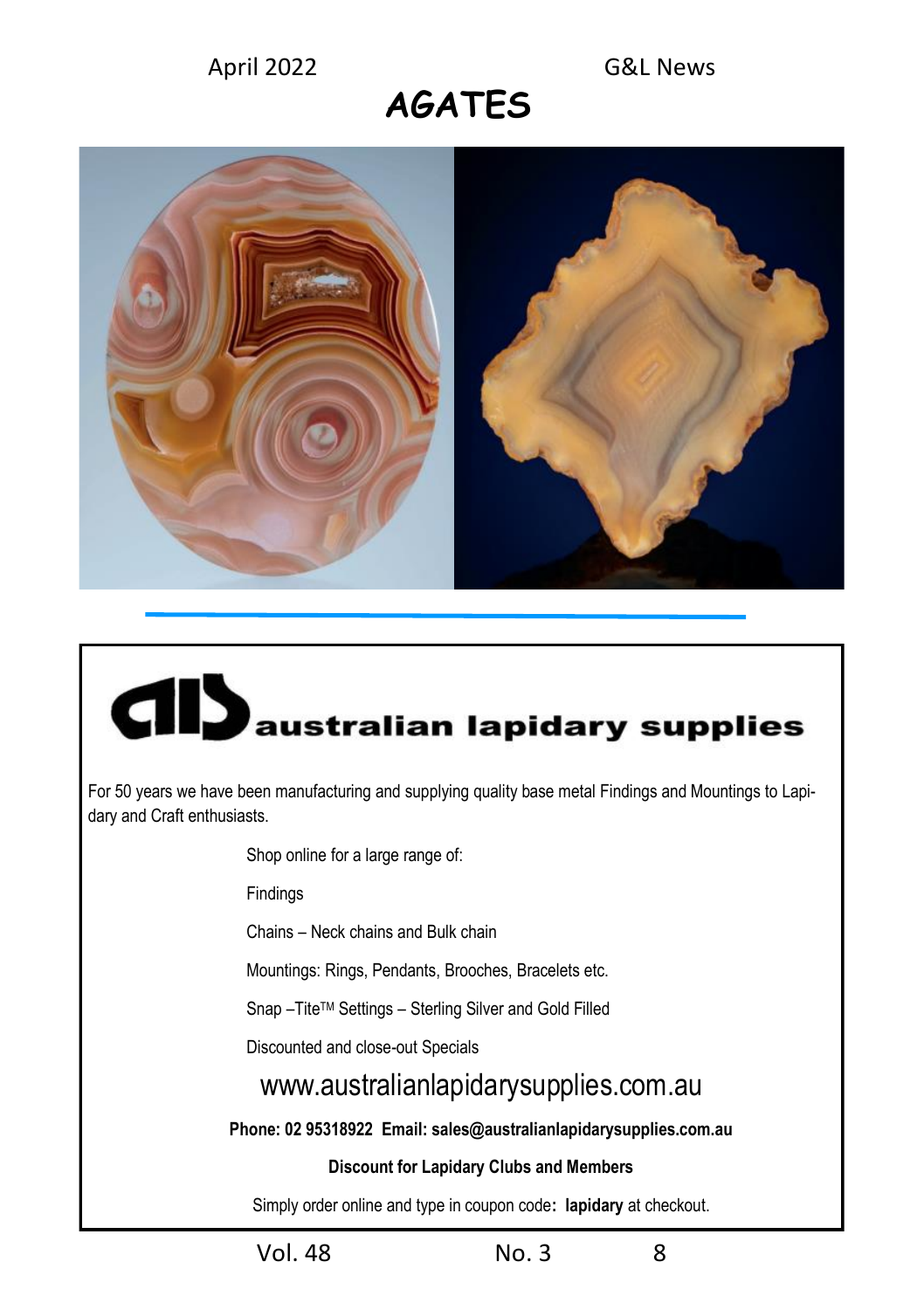## April 2022 G&L News **HOW YOUR STONES / ENTRIES ARE PREPARED FOR JUDGING.**

*Several people have asked, or assumed, that Judges know who the entries they judge belong to. This is false and listed below is the way the Competition Committee guarantees that all entries are anonymous.*

- Your competition entries are sent to the Competition Committee
- On Arrival the Competition Committee checks your entry form; checks that the correct number of entries are there.
- The committee then checks each entry to ensure it is what it should be. For example, if a standard cabochon in petrified wood has been specified, then that is what it should be. If the incorrect material has been sent, then the committee will endeavour to transfer the entry into the correct section. The same would apply if the entry was a double standard cabochon and not a standard cabochon. If it cannot be transferred the entry will be marked "Not Eligible".
- This process happens for every entry.
- If the entry is in the correct section, all the competitor's wrapping is removed. (We see lots of different types of wrapping.) The entry is then wrapped in plain tissue and transferred into a clear zip bag (that is large enough to hold a prize card if the competitor has been successful enough to gain a place for their entry) and given a number. Every entry has a different number. A sticker is placed on the bag showing the Section and the unique number.
- The entry is then placed in the correct Section Bag
- This process ensures that there are no identification marks left on the entry.
- The process continues until all entries are checked and in their right Section Bags
- From here the judges receive the Section Bag with enough judging sheets to enable them to judge the section. The Judge is also given a sheet listing all the entries that are in that section by number only.
- The Judge records on the judging sheet the section number and the entry number and a description of the entry. At no stage does the Judge know who the entry belongs to.
- The Competition Committee also goes to great lengths to ensure the judges are given entries that are NOT known to them in anyway. I.e., Not members of their Class or Clubs.

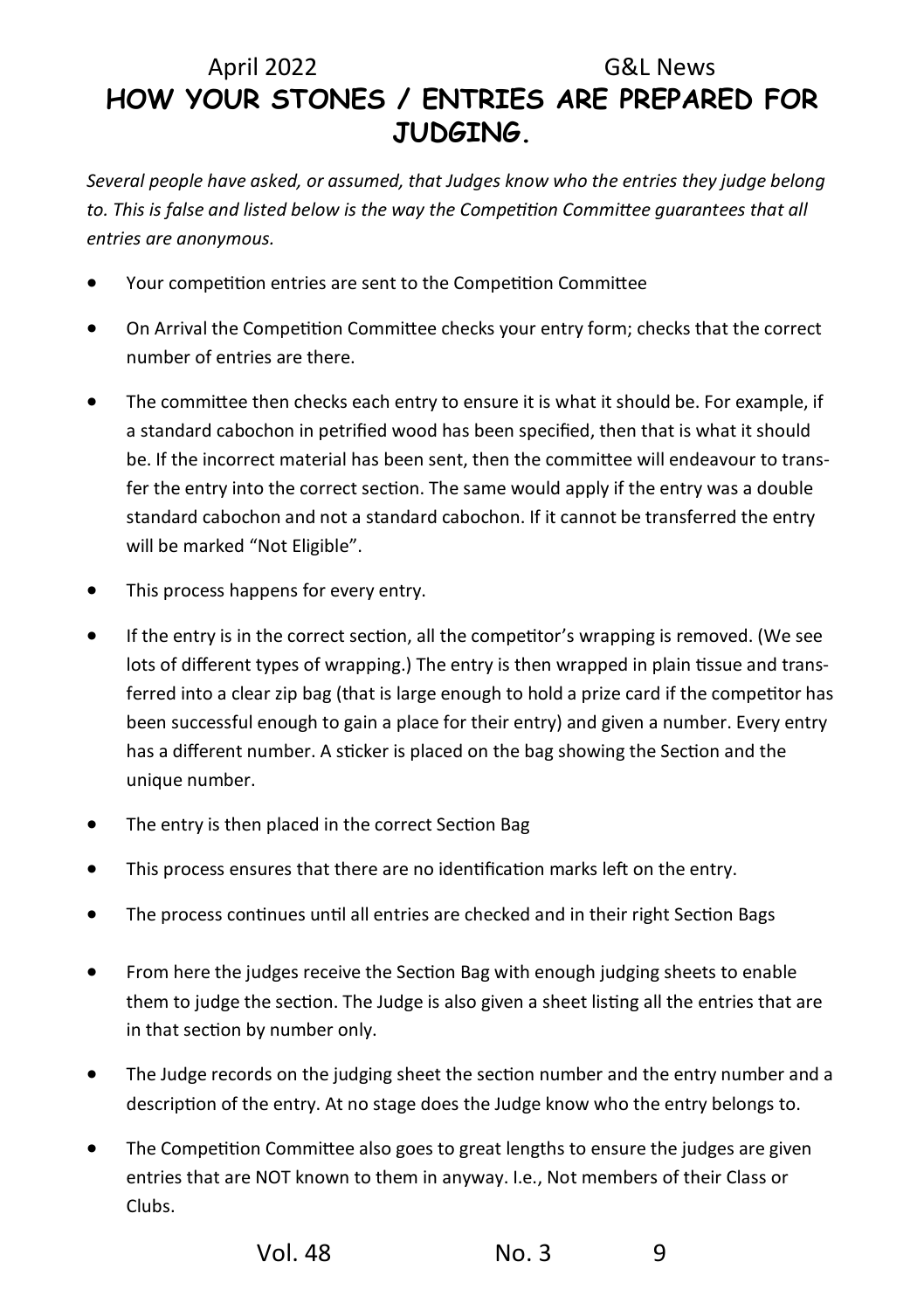- The Judge does not add up the judging sheet, so that they are not aware of which entry has won.
- Independent people add up the judging sheets which are then double checked by another person and counter signed.
- Only then is the score recorded against its number.
- The Competition Committee are the only persons that know who owns what entry.
- It is then that the name of the entrant is written on the top of the judging sheet and the sheets are sorted into alpha order.
- The only time the Judge knows who the entrant for each entry was, is when the section is displayed in the showcases.

The whole idea is to ensure that all entries are anonymous, and to insist on confidentiality.

Barbara Try

Competition Chairperson, GEMBOREE 2022

"**"X"** is for **Xanthite**

I have not been able to find a lot that has been written about this "gemstone". ..Most of what has been written relates to "mystical" properties and uses

However**, Xanthite** is described as a manganese-rich variety of Vesuvianite or Idocrase. from Amity, N.Y. It comes from the Greek word for yellow, but, like all such local and superfluous names, **should not be used as classical gemstone terminology.**

It's a light greyish-yellow colour comprised of masses of tiny rounded grains

that separate easily. It's transparent to translucent.

**Xanthite** is very fragile and disintegrates easily.

#### Tony Try

*[My apologies to everyone, but the only other gemstone that I could find start-*

*ing with "X" was Xalostocite. This is an ornamental stone consisting of crys-*

*tals of pink grossular garnet in white marble, which is also known as Rosolite* 

*and Landerite]*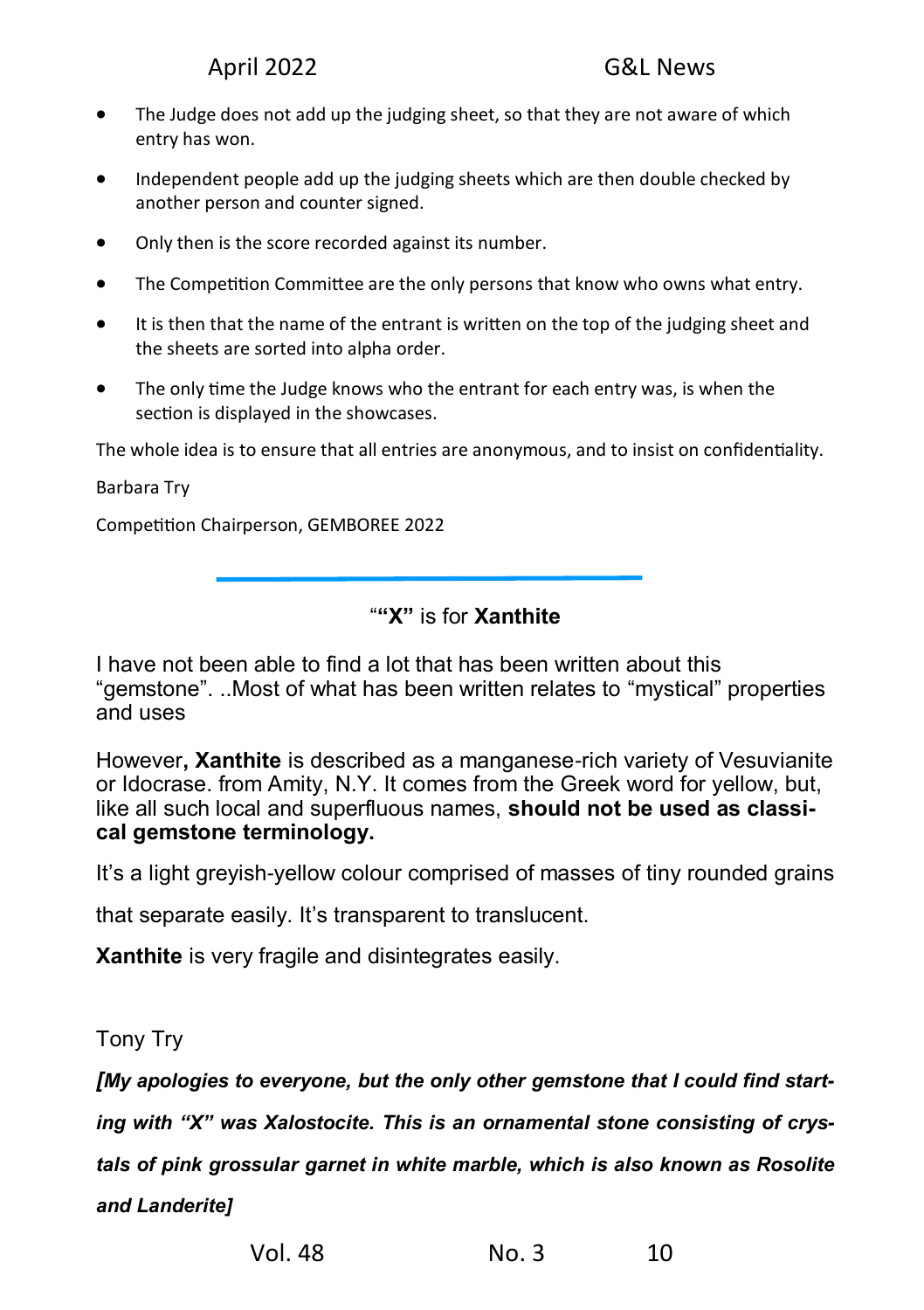## Gemcuts \*Lapidary \* Fossicking \* Jewellery Making Tools



Cabbing



Tumbling



Jewellery Tools



Carving





Ultrasonic Cleaners

We stock an extensive range of our own diamond tools, faceting accessories, rough and products.

We are Authorised dealers for:

Diamond Pacific Tool Corp - Nova, Genie, Bigfoot, Galaxy Barranca - MK Diamond Saw Blades Lortone - Cabbing Machines, Saws, Rotary Tumblers Saeshin - "Strong" Micro Motors **Cratex - Rubberised Abrasives** Crystalite - Diamond Laps, Crystal Pads, Poly Pads, Flexo Pads Klingspor - Industrial Grade Sanding Sheets, Belts & Disks GemPro - Flex Wheels, Resin Bonded Diamond Products **Jersey Instruments - Faceting Machines** 

36A Smith Drive Ballina NSW 2478 Ph. 02 66811686 A/H 0427 012 014 Brian & Liz

**MAIL PHONE & INTERNET** ORDERS

www.gemcuts.com.au

Vol. 48 No. 3 11